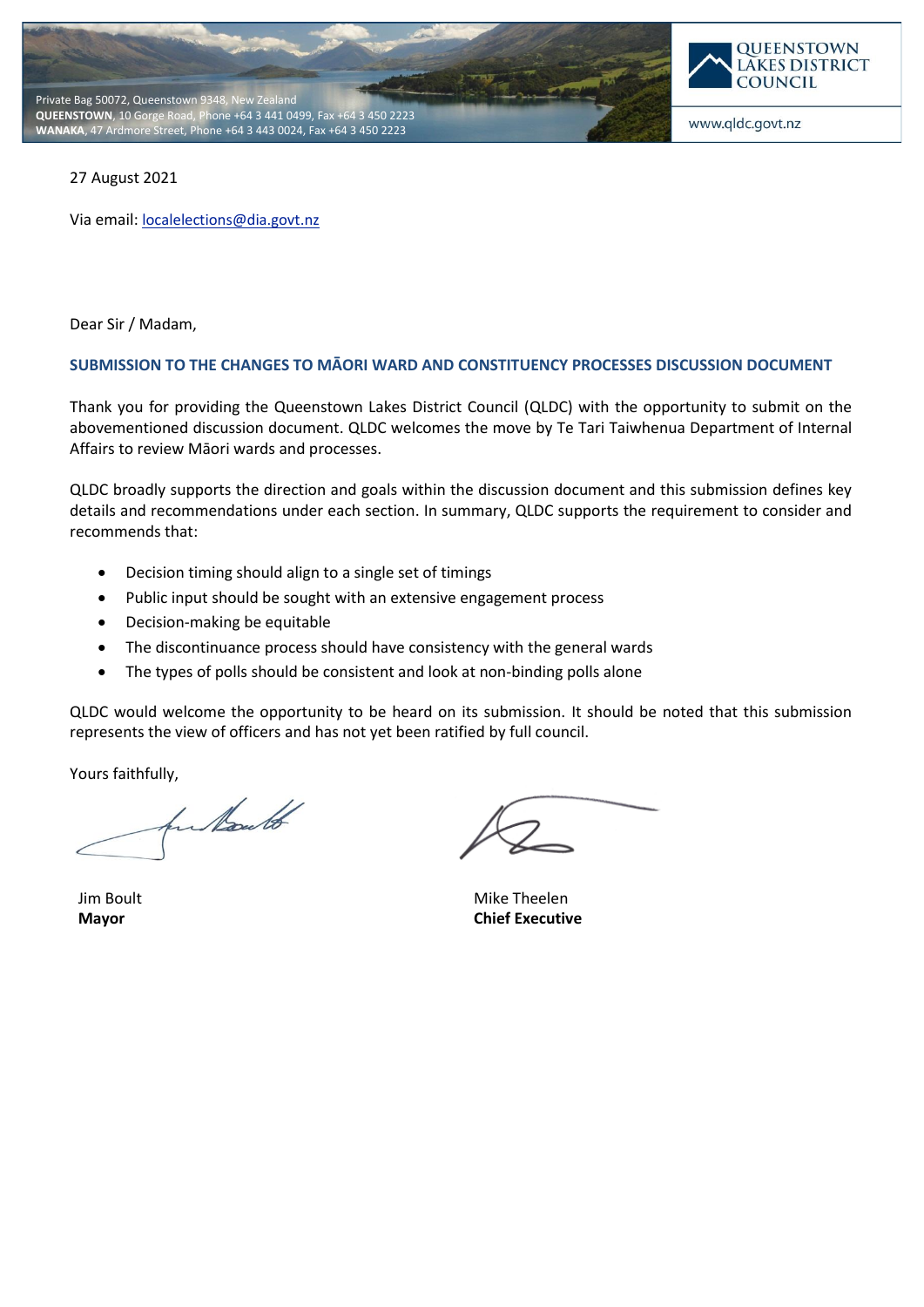## **1.0 Background**

- 1.1 QLDC holds responsibility for representing the voice, wellbeing and reputation of the district and its residents and ratepayers in advocating to central government on matters of significance.
- 1.2 The district has an ever-increasing permanent resident population this included an increasing percentage of individuals identifying as Māori<sup>1</sup>.
- 1.3 QLDC partners with Kāi Tahu, Aukaha and Te Ao Marama to ensure Māori perspective is heard and considered<sup>2</sup>.

# **2.0 Introduction**

- 2.1 QLDC supports the intent of Te Tari Taiwhenua Department of Internal Affairs to ensure fair and effective representation of communities in both Māori and general wards.
- 2.2 QLDC is generally supportive of the creation of Māori wards and the alignment with the general ward timelines, however, there are no Māori wards in the Queenstown Lakes District at this time.

# **3.0 Requirement to consider**

- 3.1 QLDC does not currently have Māori wards to consider. However, QLDC considers the needs of local Māori communities and residents through consultation with local iwi and Māori organisations such as Aukaha and Te Ao Marama. As such, making it a requirement to have Māori wards is not the only mechanism to ensure effective partnership, protection and participation of Māori.
- 3.2 QLDC supports the requirement to consider. However, QLDC recommends that the Department of Internal Affairs and the Local Government Commission prepares guidelines on best practice, consideration and consultation with their local iwi and Māori communities where a Māori ward is not the appropriate way forward.

# **4.0 Timing of decisions**

- 4.1 The five-yearly timing for Māori wards does not align with the electoral cycle which is every three years. The general and local elections have the same cycle, and the option could align and be threeyearly (thereby also aligning with the six-yearly requirement for councils to review their representation arrangements). Alternatively, people could be given the option to change rolls at more frequent intervals or be given the flexibility to change at any time.
- 4.2 QLDC supports moving all decisions to a single set of timings with councils making decisions following a single community consultation process. This would enable the community to accurately understand and feedback on representation proposals as a whole. It avoids the potential for community confusion or multi-step consultation within the community. This will provide greater clarity and certainty for the community.

<sup>1</sup><https://www.stats.govt.nz/tools/2018-census-place-summaries/queenstown-lakes-district#population-and-dwellings>

<sup>2</sup> Aukaha and Te Ao Marama are planning and consultancy companies mandated to represent Ōtākou and Murihiku rūnaka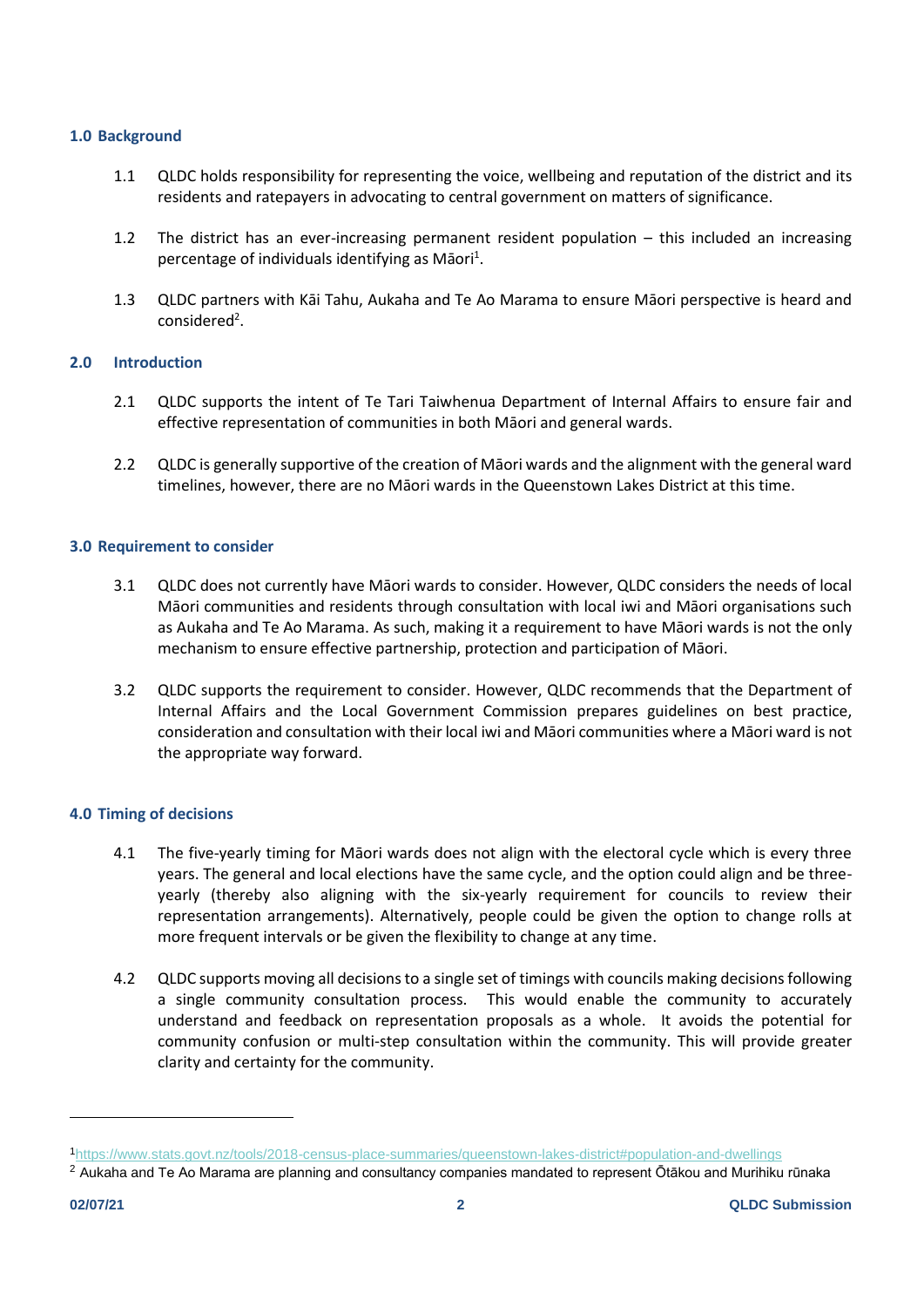### **5.0 Opportunities for public input**

- 5.1 It is not tenable to suggest that councils should not engage with communities when making decisions on the establishment or disestablishment (should the option be available) of Māori wards. Community engagement is not a referendum or poll – the weight of numbers for or against a proposal is not determinative in and of itself. The requirement on local authorities is to consider feedback with an open mind and be open to change.
- 5.2 There should be a process of engagement with the wider community, and some obligation to undertake an additional process for engaging specifically with Iwi, Hāpu and Māori. When consultation on Parliamentary representation is undertaken it is with the general community with targeted engagement with Māori. QLDC recommends that a consistent approach is undertaken in relation to Māori wards.
- 5.3 Engagement with local communities regarding Māori wards should be undertaken on a case-by-case basis and consultation with the community should be the same as with general wards.

#### **6.0 Decision-making rights**

6.1 Currently the Local Government Commission has the ability to appeal and change local decisions within the general wards. However, this is not the case with Māori wards where local decisions are final. QLDC does not consider this to be equitable as it will create different power structures and accountability mechanisms between the general and Māori wards as well as between different districts across the country. QLDC recommends therefore, that the Māori ward decision-making rights with the Local Government Commission is the same as that of the general wards.

#### **7.0 Discontinuance process**

7.1 QLDC is of the view that for consistency with general wards a council should consult with its community as to whether it wishes to discontinue Māori wards and that this should be reviewed after every two elections as it is currently legislated. However, QLDC is not opposed to moving to a single election review cycle, the same as for general wards.

### **8.0 Types of polls**

- 8.1 QLDC is of the opinion that inconsistency between binding and non-binding polls between Māori wards and general wards does not lend itself to equitable consultation and consideration. Therefore, QLDC would recommend that the legalities around binding and non-binding polls should be the same for both Māori and general wards. Furthermore, given that there have been no binding polls within the general wards across local government, the distinction is not relevant to consultation efficiency or equitability between wards.
- 8.2 A poll does not help build an understanding of community sentiment, beyond simplistic and binary questions.